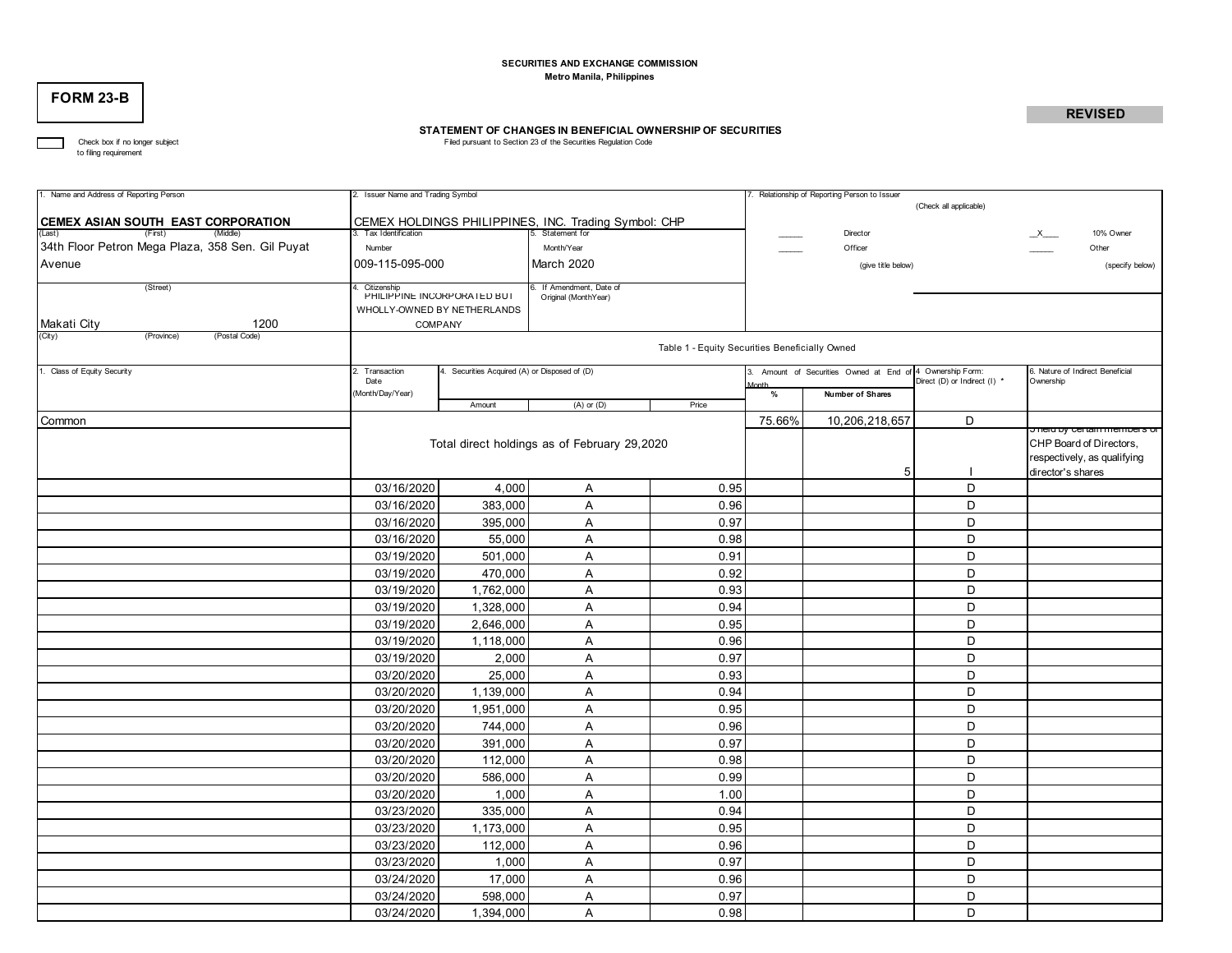| 03/24/2020 | 1,536,000                                 | A              | 0.99 |        |                | D       |  |
|------------|-------------------------------------------|----------------|------|--------|----------------|---------|--|
| 03/24/2020 | 1,539,000                                 | A              | 1.00 |        |                | D       |  |
| 03/24/2020 | 209,000                                   | A              | 1.01 |        |                | D       |  |
| 03/26/2020 | 56,000                                    | A              | 1.02 |        |                | D       |  |
| 03/26/2020 | 260,000                                   | $\overline{A}$ | 1.03 |        |                | D       |  |
| 03/26/2020 | 737,000                                   | $\overline{A}$ | 1.04 |        |                | D       |  |
| 03/26/2020 | 1,566,000                                 | A              | 1.05 |        |                | D       |  |
| 03/26/2020 | 503,000                                   | A              | 1.06 |        |                | D       |  |
| 03/26/2020 | 27,000                                    | A              | 1.07 |        |                | D       |  |
| 03/27/2020 | 28,000                                    | A              | 1.05 |        |                | D       |  |
| 03/27/2020 | 5,000                                     | A              | 1.06 |        |                | D       |  |
| 03/27/2020 | 510,000                                   | $\overline{A}$ | 1.07 |        |                | D       |  |
| 03/27/2020 | 2,690,000                                 | $\overline{A}$ | 1.08 |        |                | D       |  |
| 03/27/2020 | 118,000                                   | $\overline{A}$ | 1.09 |        |                | D       |  |
| 03/27/2020 | 169,000                                   | A              | 1.10 |        |                | D       |  |
| 03/27/2020 | 420,000                                   | A              | 1.11 |        |                | D       |  |
| 03/27/2020 | 323,000                                   | A              | 1.12 |        |                | D       |  |
| 03/30/2020 | 37,000                                    | $\overline{A}$ | 1.02 |        |                | D       |  |
| 03/30/2020 | 36,000                                    | A              | 1.03 |        |                | D       |  |
| 03/30/2020 | 866,000                                   | $\overline{A}$ | 1.04 |        |                | D       |  |
| 03/30/2020 | 602,000                                   | A              | 1.05 |        |                | D       |  |
| 03/30/2020 | 17,000                                    | A              | 1.06 |        |                | D       |  |
| 03/30/2020 | 4,000                                     | $\overline{A}$ | 1.09 |        |                | D       |  |
| 03/31/2020 | 198,000                                   | A              | 1.05 |        |                | D       |  |
| 03/31/2020 | 641,000                                   | $\overline{A}$ | 1.06 |        |                | D       |  |
| 03/31/2020 | 4,481,000                                 | A              | 1.07 |        |                | D       |  |
| 03/31/2020 | 602,000                                   | $\overline{A}$ | 1.08 |        |                | D       |  |
| 03/31/2020 | 276,000                                   | $\overline{A}$ | 1.09 |        |                | D       |  |
|            |                                           |                |      |        |                |         |  |
|            |                                           |                |      |        |                |         |  |
|            |                                           |                |      | 0.26%  | 35,699,000     | D       |  |
|            | Total direct holdings as of March 31 2020 |                |      | 75.93% | 10,241,917,662 | $D + I$ |  |
|            |                                           |                |      |        |                |         |  |
|            |                                           |                |      |        |                |         |  |

(Print or Type Responses)

**If the change in beneficial ownership is 50% of the previous shareholdings or is equal to 5% of the outstanding capital stock of the issuer, provide the disclosure requirements set forth on page 3 of this form.**

Reminder: Report on a separate line for each class of equity securities beneficially owned directly or indirectly.

(1) A person is directly or indirectly the beneficial owner of any equity security with respect to which he has or shares:

(A) Voting power which includes the power to vote, or to direct the voting of, such security; and/or

(B) Investment power which includes the power to dispose of, or to direct the disposition of, such security.

(2) A person will be deemed to have an indirect beneficial interest in any equity security which is:

(A) held by members of a person's immediate family sharing the same household;

(B) held by a partnership in which such person is a general partner;

(C) held by a corporation of which such person is a controlling shareholder; or

(D) subject to any contract, arrangement or understanding which gives such person voting power or investment power with respect to such security.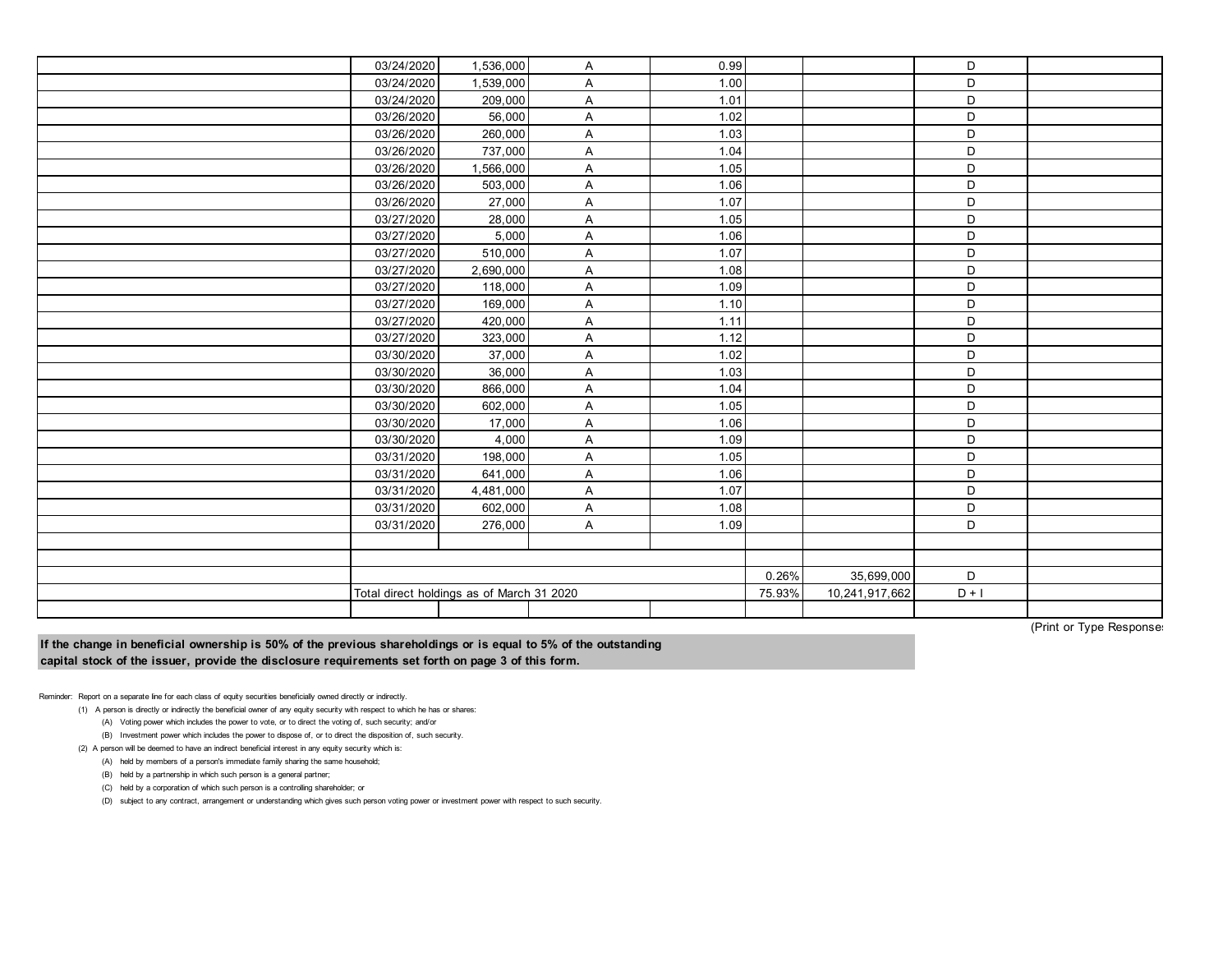## **FORM 23-B** (continued) **Table II - Derivative Securities Acquired, Disposed of, or Beneficially Owned (e.g., warrants, options, convertible securities)**

| 1. Derivative Security | 2. Conversion or<br><b>Exercise Price</b><br>of Derivative<br>Security | Transaction<br>Date<br>(Month/Day/Yr) | 4. Number of Derivative Securities<br>Acquired (A) or Disposed of (D) |                | 5. Date<br>Exercisable and<br><b>Expiration Date</b><br>(Month/Day/Year) |                    | 6. Title and Amount of<br><b>Underlying Securities</b> |                                  | 7. Price of<br>Derivative<br>Security | 8. No. of<br>Derivative<br>Securities<br>Beneficially<br>Owned at | 9. Owner-<br>ship Form<br>of Derivative<br>Security;<br>Direct (D) | 10. Nature<br>of Indirect<br><b>Beneficial</b><br>Ownership |
|------------------------|------------------------------------------------------------------------|---------------------------------------|-----------------------------------------------------------------------|----------------|--------------------------------------------------------------------------|--------------------|--------------------------------------------------------|----------------------------------|---------------------------------------|-------------------------------------------------------------------|--------------------------------------------------------------------|-------------------------------------------------------------|
|                        |                                                                        |                                       | Amount                                                                | $(A)$ or $(D)$ | Date Exercisable                                                         | Expiration<br>Date | Title                                                  | Amount or<br>Number<br>of Shares |                                       | End of<br>Month                                                   | or<br>Indirect (I) *                                               |                                                             |
|                        |                                                                        |                                       |                                                                       |                |                                                                          |                    |                                                        |                                  |                                       |                                                                   |                                                                    |                                                             |
|                        |                                                                        |                                       |                                                                       |                |                                                                          |                    |                                                        |                                  |                                       |                                                                   |                                                                    |                                                             |
|                        |                                                                        |                                       |                                                                       |                |                                                                          |                    |                                                        |                                  |                                       |                                                                   |                                                                    |                                                             |
|                        |                                                                        |                                       |                                                                       |                |                                                                          |                    |                                                        |                                  |                                       |                                                                   |                                                                    |                                                             |
|                        |                                                                        |                                       |                                                                       |                |                                                                          |                    |                                                        |                                  |                                       |                                                                   |                                                                    |                                                             |
|                        |                                                                        |                                       |                                                                       |                |                                                                          |                    |                                                        |                                  |                                       |                                                                   |                                                                    |                                                             |
|                        |                                                                        |                                       |                                                                       |                |                                                                          |                    |                                                        |                                  |                                       |                                                                   |                                                                    |                                                             |
|                        |                                                                        |                                       |                                                                       |                |                                                                          |                    |                                                        |                                  |                                       |                                                                   |                                                                    |                                                             |
|                        |                                                                        |                                       |                                                                       |                |                                                                          |                    |                                                        |                                  |                                       |                                                                   |                                                                    |                                                             |
|                        |                                                                        |                                       |                                                                       |                |                                                                          |                    |                                                        |                                  |                                       |                                                                   |                                                                    |                                                             |
|                        |                                                                        |                                       |                                                                       |                |                                                                          |                    |                                                        |                                  |                                       |                                                                   |                                                                    |                                                             |

Explanation of Responses:

8-Apr-20 Date

Note: File **three (3**) copies of this form, one of which must be manually signed. Attach additional sheets if space provided is insufficient.